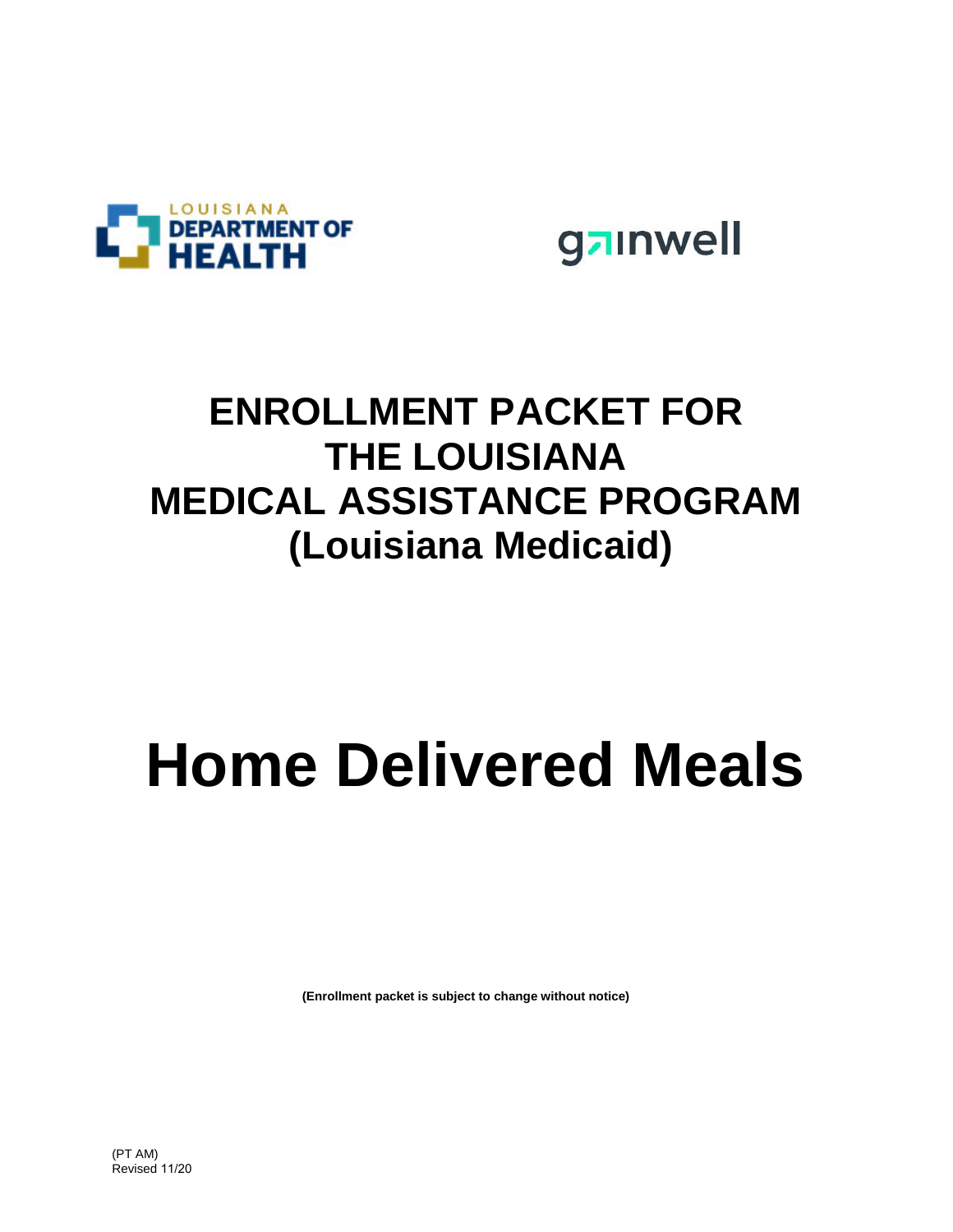### GENERAL INFORMATION FOR PROVIDER ENROLLMENT

Provider Enrollment works on a three-week turnaround time frame. If enrollment requirements are not met, the entire application will be returned for correction and would need to be re-submitted once the corrections are made. Any re-submission of the enrollment packet is subject to additional three-week turnaround period.

The effective date for this enrollment will be the day the application is actually worked by Provider Enrollment.

No billing for 18 months will result in an automatic closure of this provider number, which will require a new enrollment application in order to be re-activated. No notification will be made to the provider regarding automatic closure.

All providers will automatically be added to the Freedom of Choice list upon completion of the enrollment process.

### NOTICE TO WAIVER SERVICE PROVIDERS

Please note that Louisiana Medicaid will only reimburse you for waiver services rendered to Medicaid recipients who are enrolled in a waiver program (New Opportunities Waiver (NOW), Children's Choice Waiver, Supports Waiver, Residential Options Waiver (ROW), Adult Day Health Care (ADHC) Waiver and Community Choices Waiver). Medicaid will not reimburse you for waiver services provided to recipients who are not enrolled in one of the waiver programs.

### NOTICE TO HOME DELIVERED MEALS PROVIDERS:

In-State Providers must meet current state standards for providers of home delivered meals as specified in the Louisiana Administrative Code Title 51 Public Health Sanitary Code Part XXIII, or sub-contract with entities who meet these requirements.

Out-of-State Providers must meet current federal standards for providers of home delivered meals as specified in Code of Federal Regulations (CFR) Title 9 Section 300 et seq.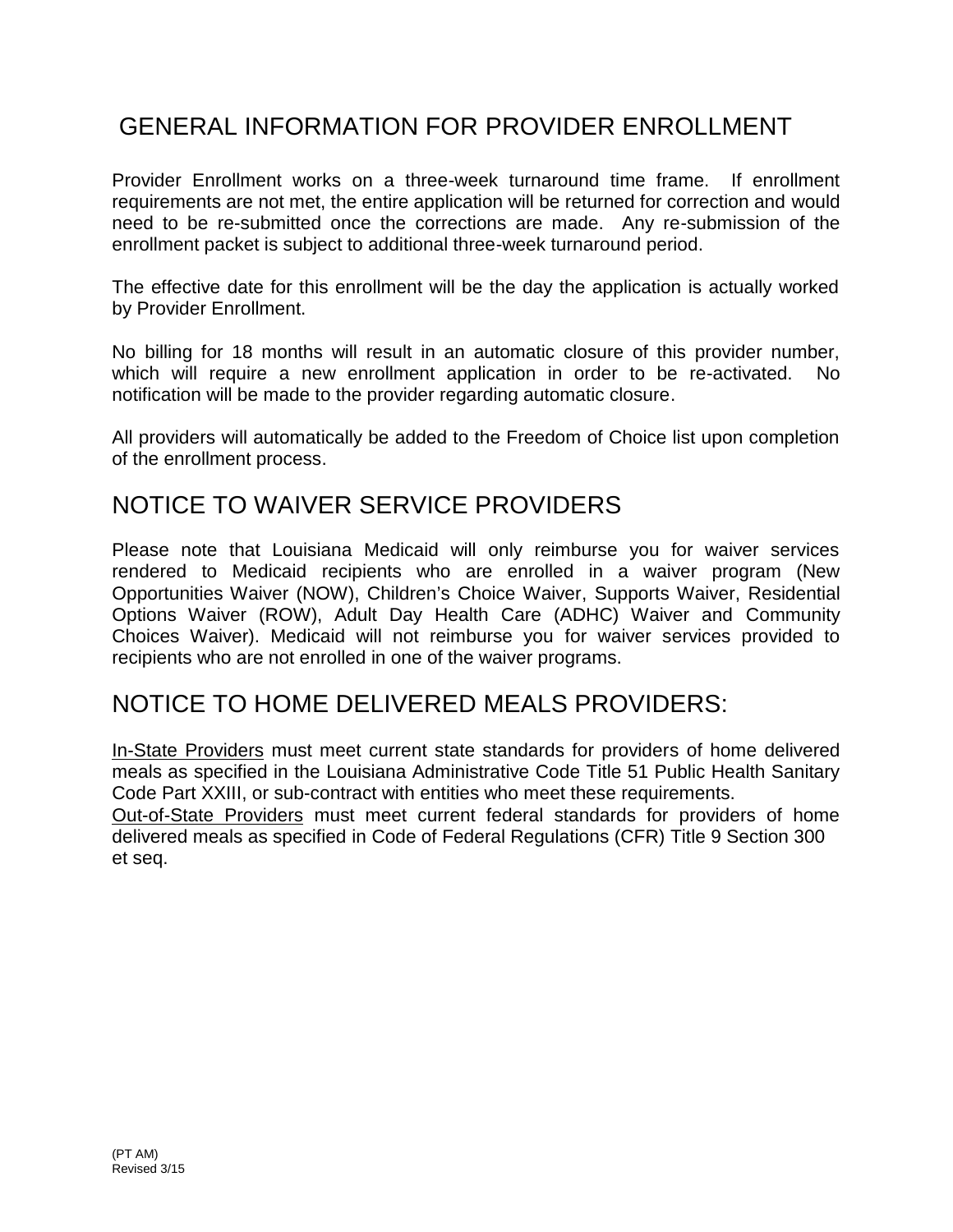# **ATTENTION!!**

## **Waiver service providers are required to comply with all documentation requirements contained in:**

**1. The provider manuals located at http://www.lamedicaid.com**

# **And**

**2. The information located on the DHH/OAAS website at**

**http://new.dhh.louisiana.gov/index.cfm/subhome/12/n/7**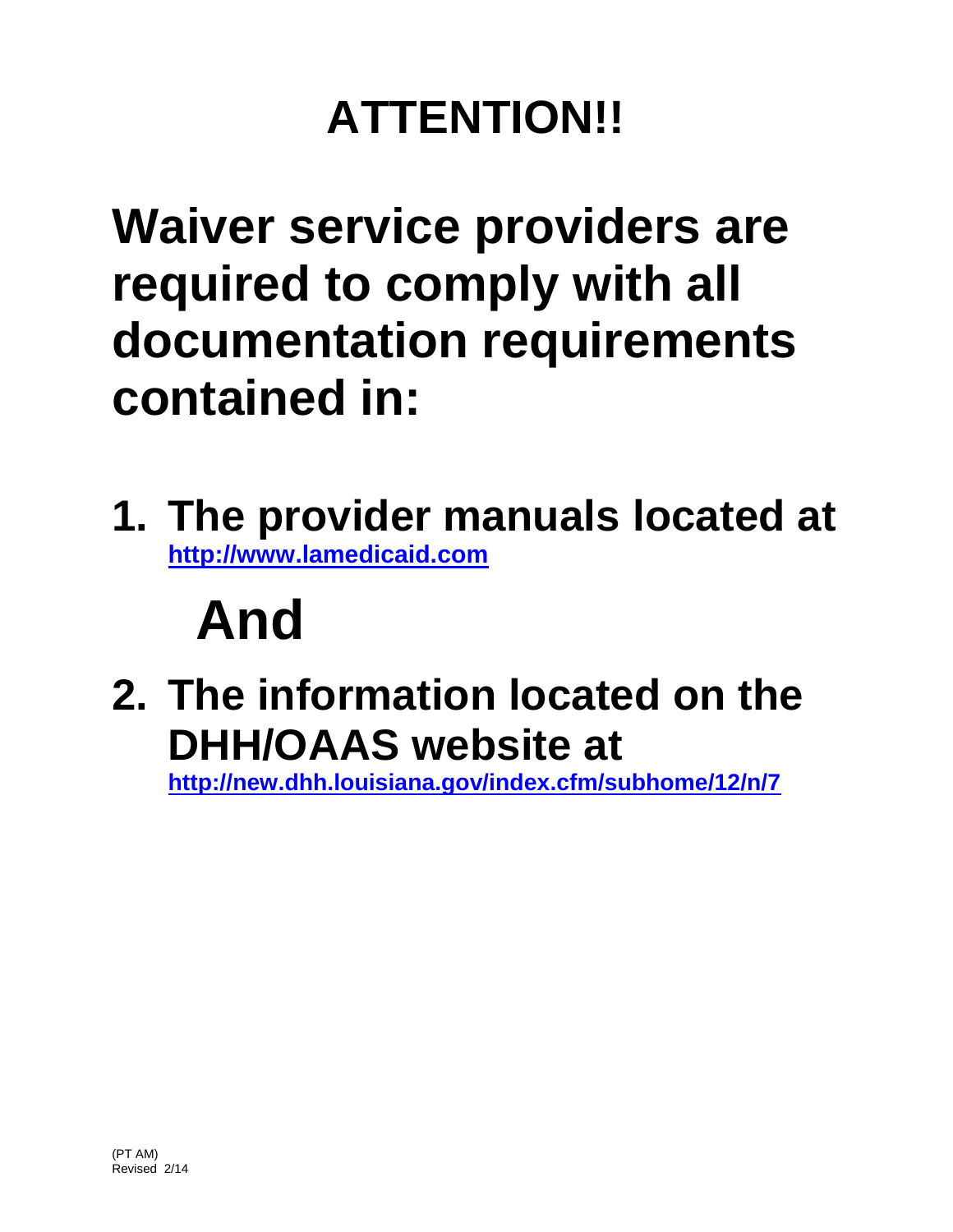### **Home Delivered Meals CHECKLIST OF FORMS TO BE SUBMITTED**

The following checklist shows all documents that must be submitted to the Gainwell Provider Enrollment Unit in order to enroll in the Louisiana Medicaid Program as a Home Delivered Meals provider:

| Completed      | Louisiana modisala i Togram do a Fromo Dollvoroa modio provident<br>Document Name                                                                                                                                                                                                         |
|----------------|-------------------------------------------------------------------------------------------------------------------------------------------------------------------------------------------------------------------------------------------------------------------------------------------|
| $\Box$ *       | 1. Completed Entity/Business Louisiana Medicaid PE-50 Provider Enrollment Form.                                                                                                                                                                                                           |
| $\Box$ *       | 2. Completed PE-50 Addendum - Provider Agreement Form (two pages).                                                                                                                                                                                                                        |
| $\Box$ *       | 3. Completed Medicaid Direct Deposit (EFT) Authorization Agreement Form.                                                                                                                                                                                                                  |
| $\Box$ *       | 4. Louisiana Medicaid Ownership Disclosure Information Forms for Entity/Business. (Only the Disclosure of                                                                                                                                                                                 |
|                | Ownership portion of this enrollment packet can be done by choosing Option 1.)                                                                                                                                                                                                            |
|                | Option 1: Provider Ownership Enrollment Web Application. Go to www.lamedicaid.com and click on the                                                                                                                                                                                        |
|                | Provider Enrollment link on the left sidebar. After entering ownership information online, the user is prompted to<br>print the Summary Report; the authorized agent must sign page 3 of the Summary Report and include both<br>pages 2 and 3 with the other documents in this checklist. |
|                | -or-                                                                                                                                                                                                                                                                                      |
|                | Option 2: If you choose not to use the Provider Ownership Enrollment web application, then submit the                                                                                                                                                                                     |
|                | hardcopy Louisiana Medicaid Ownership Disclosure Information Forms for Entity/Business.                                                                                                                                                                                                   |
| $\square$ *    | (If submitting claims electronically) Completed Provider's Election to Employ Electronic Data Interchange of<br>5.                                                                                                                                                                        |
|                | Claims for Processing in the Louisiana Medical Assistance Program (EDI Contract) Form and Power of                                                                                                                                                                                        |
|                | Attorney Form (if applicable).<br>6. Copy of voided check or letter from the bank on bank letterhead verifying the account and routing number for the                                                                                                                                     |
| $\Box$         | account to which you wish to have your funds electronically deposited (deposit slips are not accepted).                                                                                                                                                                                   |
| $\Box$         | 7. Copy of a pre-printed document received from the IRS showing both the employer identification number (EIN)<br>and the official name as recorded on IRS records (W-9 forms are not accepted).                                                                                           |
| $\Box^{**}$    | 8. Completed and notarized "Provider Attestation for OAAS Community Choices Waiver Home Delivered Meals"<br>Form.                                                                                                                                                                         |
| $\Box$         | 9. To report "Specialty" for this provider type on Section A of the PE-50, please use Code 8M (Home Delivered<br>Meals).                                                                                                                                                                  |
| $\Box$         | 10. If Home Delivered Meal services are to be rendered by a Subcontractor, skip to numbers 17 thru 20 below.<br>If no Subcontractor will be used, proceed to numbers 11 thru 16 below.                                                                                                    |
|                | FOR PROVIDERS IN LOUISIANA:                                                                                                                                                                                                                                                               |
| $\Box$         | 11. Copy of Retail Food Establishment permit/license for operating a Retail Food Establishment issued by the LA<br>Department of Health and Hospitals, Office of Public Health Retail Food Program.                                                                                       |
| $\Box$         | 12. Copy of inspection certificates for retail food preparation, processing, packaging, storage and distribution issued<br>by the local Health Department (of LA Department of Health and Hospitals, Office of Public Health Retail Food<br>Program).                                     |
| $\Box$         | 13. Copy of Food Safety Certificate issued by the LA Department of Health and Hospitals, Office of Public Health<br>Retail Food Program.                                                                                                                                                  |
|                | -OR - FOR PROVIDERS OUTSIDE OF LOUISIANA:                                                                                                                                                                                                                                                 |
| ⊔              | 14. Copy of "USDA Food Safety and Inspection Service Grant of Inspection" certificate.                                                                                                                                                                                                    |
| $\Box$         | 15. Copy of All Permits and Licenses for food preparation, processing, packaging, storage and distribution issued by                                                                                                                                                                      |
|                | the state of operation.                                                                                                                                                                                                                                                                   |
|                | If Using a SUBCONTRACTOR:<br>Both the Provider and the Subcontractor Must Be Located in Louisiana:                                                                                                                                                                                        |
| $\square^{**}$ | 16. Submit the Subcontractor Information Form for PT-AM (Home Delivered Meals).                                                                                                                                                                                                           |
| $\Box$         | 17. Copy of Retail Food Establishment permit/license for operating a Retail Food Establishment issued by the LA                                                                                                                                                                           |
|                | Department of Health and Hospitals, Office of Public Health Retail Food Program in the name of the<br>Subcontractor.                                                                                                                                                                      |
| ⊔              | 18. Copy of inspection certificates for retail food preparation, processing, packaging, storage and distribution issued<br>by the local Health Department (of LA Department of Health and Hospitals, Office of Public Health Retail Food<br>Program) in the name of the Subcontractor.    |
| $\Box$         | 19. Copy of Food Safety Certificate issued by the LA Department of Health and Hospitals, Office of Public Health<br>Retail Food Program in the name of the Subcontractor.                                                                                                                 |

**\***These forms are available in the **Basic Enrollment Packet for Entities/Businesses**.

**\*\***Forms included here.

*PLEASE USE THIS CHECKLIST TO ENSURE THAT ALL REQUIRED ITEMS ARE SUBMITTED WITH YOUR APPLICATION FOR ENROLLMENT. ATTACHED FORMS MUST BE SUBMITTED AS ORIGINALS WITH ORIGINAL SIGNATURES (NO STAMPED SIGNATURES OR INITIALS)*

| Please submit all required documentation to:            |
|---------------------------------------------------------|
| <b>Gainwell Provider Enrollment Unit P.O. Box 80159</b> |
| Baton Rouge, LA 70898-0159                              |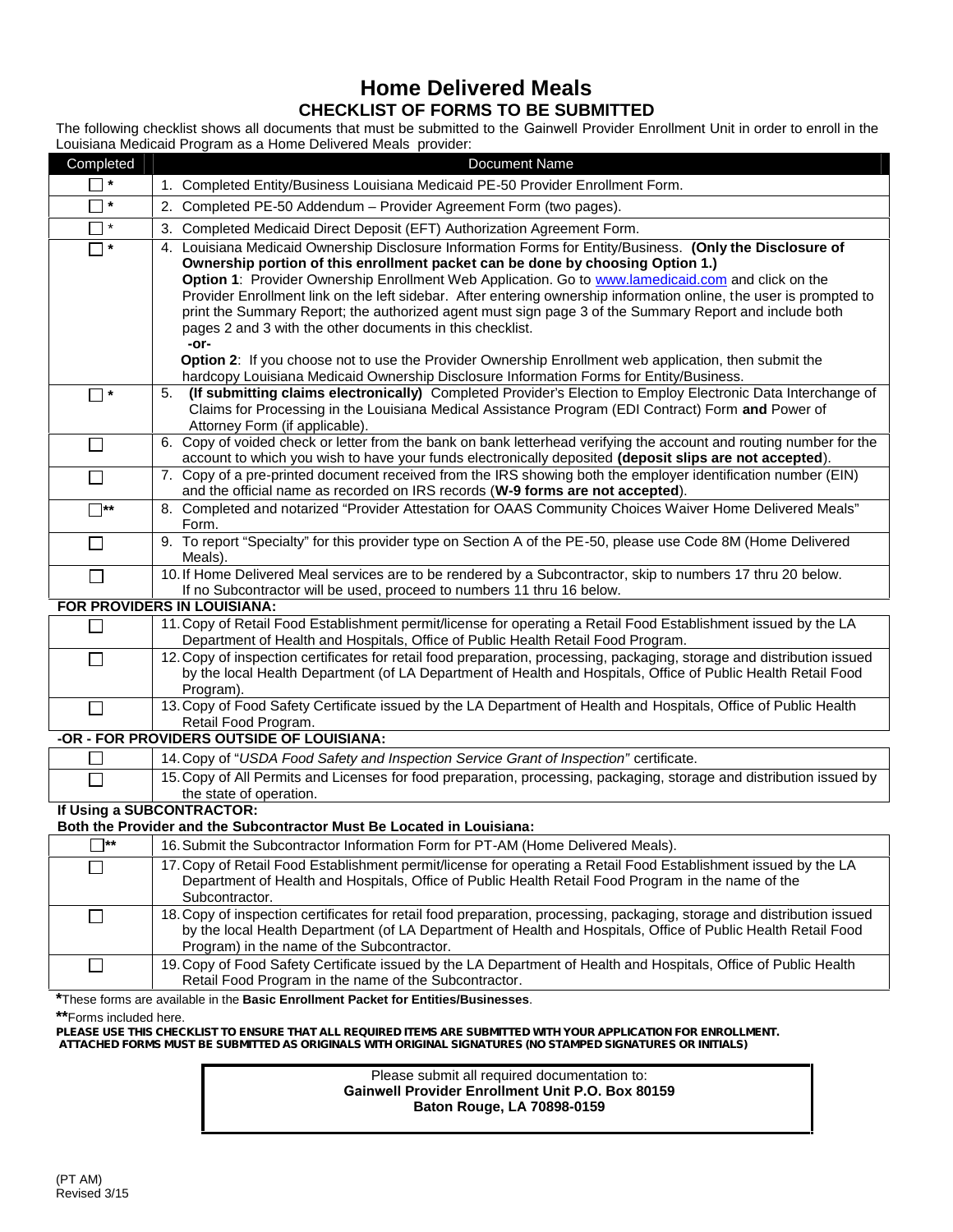### **Provider Attestation for Community Choices Waiver Home Delivered Meals**

#### **PURPOSE**

This form confirms that the provider specified below wishes to provide services under the Community Choices Waiver program, and attests that the provider will conform to prior approval and reimbursement regulations and policies.

| <b>Provider Number:</b>                       | LA Medicaid Provider #         |  | <b>National Provider Identifier (NPI)</b> |  |  |  |  |  |  |  |  |  |  |  |
|-----------------------------------------------|--------------------------------|--|-------------------------------------------|--|--|--|--|--|--|--|--|--|--|--|
|                                               |                                |  |                                           |  |  |  |  |  |  |  |  |  |  |  |
|                                               | (leave blank if new applicant) |  |                                           |  |  |  |  |  |  |  |  |  |  |  |
|                                               |                                |  |                                           |  |  |  |  |  |  |  |  |  |  |  |
|                                               |                                |  |                                           |  |  |  |  |  |  |  |  |  |  |  |
| <b>Provider Name:</b>                         |                                |  |                                           |  |  |  |  |  |  |  |  |  |  |  |
|                                               |                                |  |                                           |  |  |  |  |  |  |  |  |  |  |  |
|                                               |                                |  |                                           |  |  |  |  |  |  |  |  |  |  |  |
| <b>Physical Address:</b>                      |                                |  |                                           |  |  |  |  |  |  |  |  |  |  |  |
|                                               |                                |  |                                           |  |  |  |  |  |  |  |  |  |  |  |
|                                               |                                |  |                                           |  |  |  |  |  |  |  |  |  |  |  |
| <b>Contact Person for questions regarding</b> |                                |  |                                           |  |  |  |  |  |  |  |  |  |  |  |
| this form:                                    |                                |  |                                           |  |  |  |  |  |  |  |  |  |  |  |
|                                               |                                |  |                                           |  |  |  |  |  |  |  |  |  |  |  |
| <b>Contact Person Phone Number:</b>           |                                |  |                                           |  |  |  |  |  |  |  |  |  |  |  |
|                                               |                                |  |                                           |  |  |  |  |  |  |  |  |  |  |  |
|                                               |                                |  |                                           |  |  |  |  |  |  |  |  |  |  |  |

I hereby affirm under oath that all statements I have made on this application and the attachments thereto are:

- true and correct; and
- that I will comply with providing up to two nutritionally balanced meals per day that may be delivered to the home of the eligible participant and that each meal shall provide a minimum of one-third of the current recommended dietary allowance (RDA) for the participant as adopted by the United States Department of Agriculture.
- that I can receive reimbursement for services provided only to those persons within the Community Choices Waiver; and
- that Medicaid Community Choices Waiver is the payer of last resort in accordance with federal regulation 42 CFR 433.139 which requires states to deny (cost avoid) Medicaid claims until after the application of available third party benefits and that third parties include but are not limited to private health insurance, casualty insurance, worker's compensation, estates, trusts, tort proceeds and Medicare; and
- that failure to exhaust these above referenced third party payer sources may subject this/my Medicaid enrolled agency to recoupment of funds previously paid by Medicaid; and
- that Home Delivered Meals services provided to Community Choices Waiver participants must be prior authorized before services are rendered; and
- I understand that violation of this oath shall constitute cause sufficient for the refusal or revocation of enrollment in Medicaid.

| Print Authorized Representative's Name | Signature of Authorized Representative                 | Date of Signature |  |
|----------------------------------------|--------------------------------------------------------|-------------------|--|
|                                        | THUS DONE AND PASSED BEFORE ME, Notary, in the City of | State             |  |
| of                                     | on the day of                                          | $.20$ .           |  |
| Notary Public Signature                | Notary Seal or Notary Identification Number (required) |                   |  |

#### **Complete this form in its entirety. Original signature required – blue ink only**